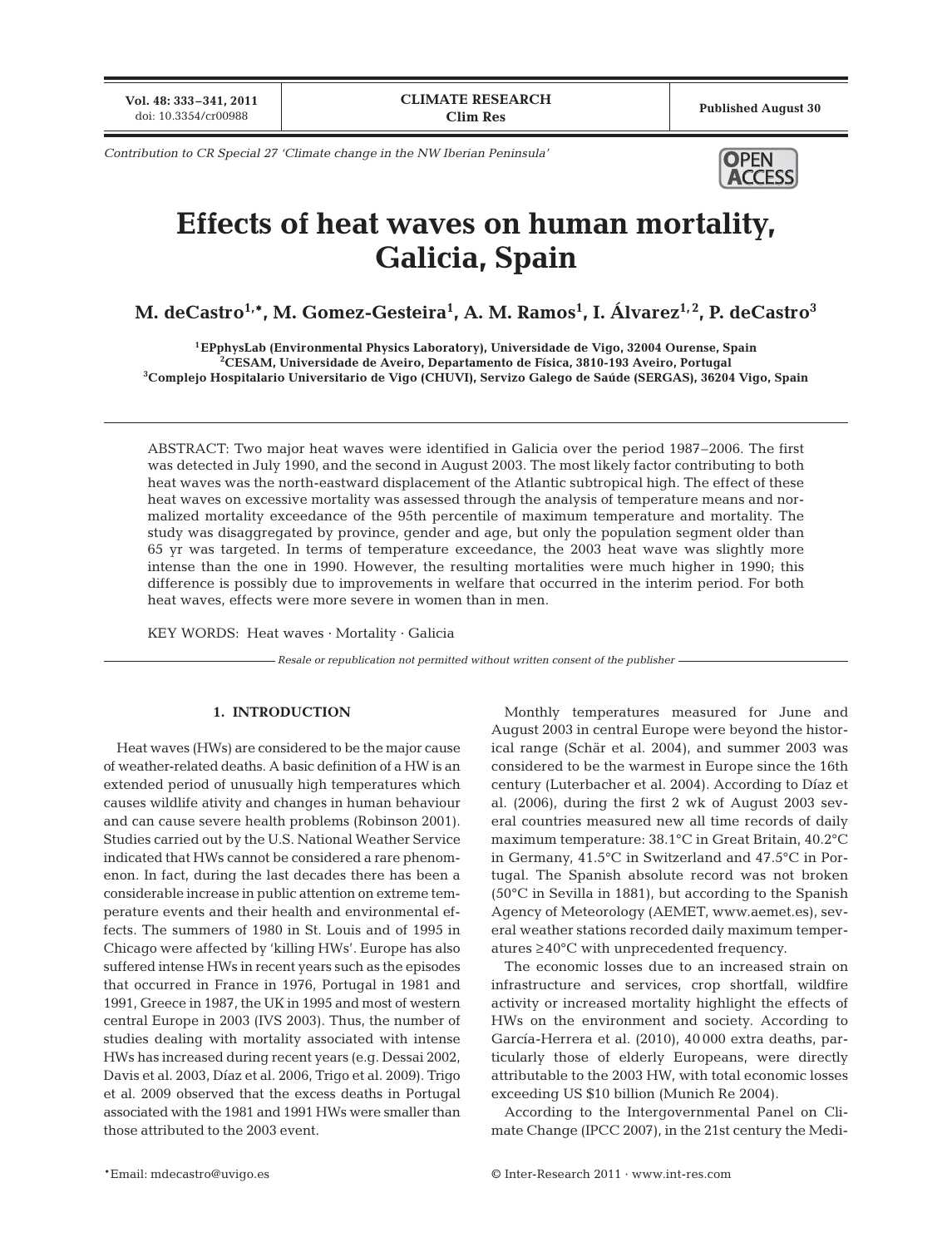terranean basin—which includes southern Europe, northern Africa and Middle East—will be one of the prominent climate 'hot spots' in the world. The Mediterranean basin will be drier and it will experience a large number of extremely hot events with an increase of intense precipitations and an increase in summer HW frequency and duration (Della-Marta et al. 2007, Diffenbaugh et al. 2007). Kuglitsch et al. 2010 found that since the 1960s, the mean HW intensity, length and number increased by a factor of  $7.6 \pm 1.3$ , 7.5  $\pm$  1.3 and 6.2  $\pm$  1.1, respectively, in the eastern Mediterranean basin. This suggest that the occurrence of HWs in this region is higher than previously reported. A study carried out in 2 large Iberian cities, Madrid and Lisbon (García-Herrera et al. 2005), showed that in both cities there is a triggering effect on mortality when maximum daily temperature exceeds a given threshold (34°C in Lisbon and 36°C in Madrid). The effect is similar in both cases with significant mortality values occurring up to 3 d after the temperature threshold has been surpassed. Lisbon shows a higher mortality rate (31%) than Madrid (21%), which can be attributed to demographic and socio-economic factors. In addition, in both cities women are more susceptible than men to heat effects with the increase in mortality for women being twice that for man. Similar studies carried out by Trigo et al. (2009) in 18 districts of Portugal for the 2003 HW, showed a 58% increase, over expected deaths, with a markedly higher increase for women than for men (79 vs. 41%, respectively). This gender difference is especially clear for ages above 75 yr, with an increase of 58 and 99% in male and female mortality, respectively. Previous studies show that people over 65 yr are the most sensitive to extreme HWs, because thermal susceptibility increases with advancing age. Reduced thermoregulatory responses and less sensitive thermal perception may aggravate cardiovascular disease risk factors and trigger events like thrombosis or cardio vascular accidents (Pan et al. 1995).

García-Herrera et al. (2005) and Trigo et al. (2009) analyzed the effect of extreme summer temperatures on mortality by means of the temperature exceedance of a fixed percentile of all observed maximum temperature, and of the number of days with daily maximum temperature above the threshold, taking into account the intensity, duration and local character of the HW. Mortality rises dramatically when daily maximum temperature exceeds the 95th percentile of the local maximum temperature  $(T_{max})$  (Díaz et al. 2006, Gershunov et al. 2009) which is attributable to a failure of adaptive physiological mechanisms (Havenith 2001).

Some authors (Dessai 2002, Díaz et al. 2004, Trigo et al. 2009) have considered that humidity is not really important when studying the effects of HWs in the

Iberian region, because levels tend to be very low there. Typical synoptic characteristics of Iberian HWs episodes are intense advection of hot and very dry air from north Africa and intense subsidence of air masses (García-Herrera et al. 2005). Thus, for this region, the use of humidity indices does not improve the model adjustment obtained from purely thermal indices.

There are 2 major aspects in a HW: 'physiological', related to the general thermoregulation of the human body, and 'sociological', related to local adaptations to climate (Robinson 2001). It is now accepted that there is an adaptation effect of human communities to local weather conditions. Prior conditioning, both through living in a particular climate and through recent exposure to extreme events, has an influence in cultural protection to outdoor extreme temperatures (Kalkstein 1993). Social and cultural practices also play a significant role in the human perception of and response to heat. These may involve having a 'siesta' or adopting housing and urban forms, which for example, maximize air movement day and night and provide adequate shade during the daylight. The use of air conditioning systems in hospitals can also markedly reduce mortality (INS 2008). Nevertheless, populations adapt slowly to possible changes in intensity, frequency and duration of HWs. Recently, the main features associated with the 2003 European HW have been analyzed by García-Herrera et al. (2010), and suggest that the 2003 HW was caused by an anomalously persistent northerly displacement of the Atlantic subtropical high with a temperature anomaly amplified by a severe soil moisture deficit generated as a consequence of below average precipitation in the previous winter and spring.

According to García-Herrera et al. (2010), age was the most important single factor associated with an excess mortality that is higher for women than for men partly because of the lower number of men in elderly population age groups and partly because older women suffer more often than men from problems of thermoregulation. They also found that the social status of HW fatalities was a relevant factor, with lower social class groups more at risk. Fortunately, from a European public health perspective, the 2003 HW has represented a real landmark. The observed excess in mortality marked a turning point in the design and implementation of European prevention plans which until then had been absent except for Lisbon and Rome that already had in place heat wave alert systems. At the present, most European cities possess extreme temperature prevention and alert plans.

Galicia (NW of the Iberian Peninsula) was a region characterized by an aged population (∼13% was older than 65 yr in the 1980s and ∼22% in 2007) that is more sensitive to extreme HWs. However, the effect of temperature on mortality has received little attention in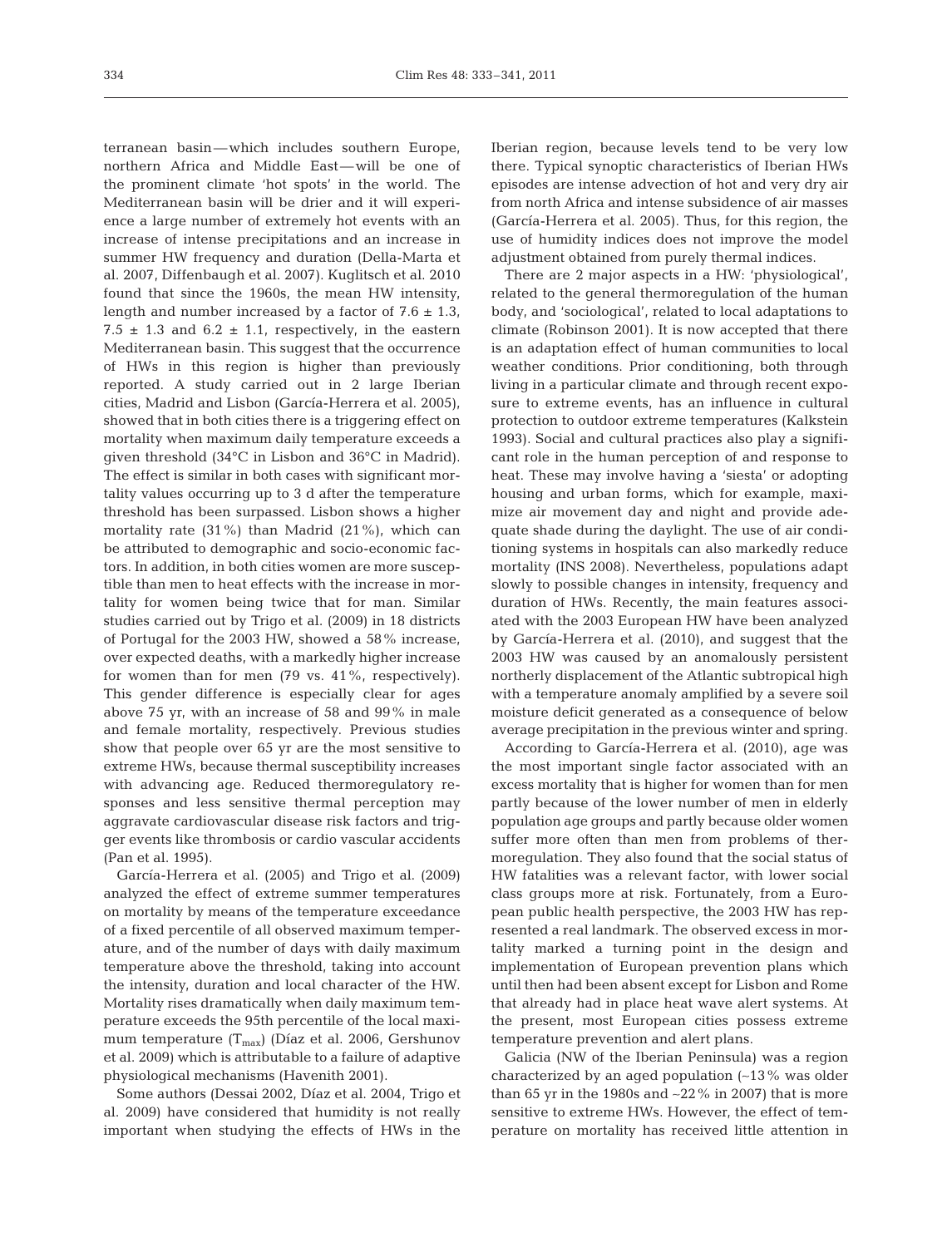this area. As far as we know the only research article dealing with health and environmental factors was written by Lage et al. (1999). Their study aimed to establish the possible association between the number of emergency room admissions at the Juan Canalejo Hospital in Coruña due to organic, circulatory and respiratory reasons and the weather variables.

The identification of HWs in Galicia and their impact on excessive mortality from 1987 to 2006, has only been possible since the 1980s with the development of a reliable archive of mortality data. The impact on excessive mortality will be computed for those days when the maximum temperature exceeds the 95th percentile of the of the local  $T_{\text{max}}$ .

## **2. DATA AND ANALYSIS**

## **2.1. Data**

Mortality data sorted by province, day, gender and age were provided by the Servicio de Epidemioloxía, SERGAS (www.sergas.es). In previous studies (Trigo et al. 2009) the mortality exceeded was mostly attributed to the population segment over 65 yr, the most sensitive to extreme heat events, and thus this will be the only group targeted in the present study.

Gridded  $(2.5^\circ \times 2.5^\circ)$  meteorological large-scale parameters were extracted from the National Center for Environmental Prediction/National Center for Atmospheric Research (NCEP/NCAR) reanalysis data ob tained from the Climate Prediction Center (Kalnay et al. 1996; www.cdc.noaa.gov/cdc/reanalysis/reanalysis. shtml). In the present study, the 500 hPa geopotential height, the 850 hPa temperature and the sea-level pressure (SLP) fields will be considered. The air temperature field selected is sufficiently near the surface to be representative of the low troposphere state and it is not affected by topography. Daily data covering the North Atlantic area were selected for the present study.

The air temperature dataset measured at different land stations situated along Galicia was obtained from the AEMET. The location and altitude of these stations can be seen in Table 1. Daily maximum temperature data for the 1987–2006 period were considered in the present study. Data from this database underwent a quality control procedure with substitutions made for poor quality and some missing data, resulting in less than 1% of missing data and 90% of correlation with neighbor stations. This analysis is similar to the one used in the database of the National Climate Data Center (NCDC), National Oceanic and Atmospheric Administration (NOAA) for Global Historical Climate Network (GHCN) (Peterson et al. 1998).

# **2.2. Analysis**

Different factors about population and temperature distribution should be considered prior to the study of HWs.

# 2.2.1. Population distribution and sampling meteorological stations

Mortality data are sorted by province, age and gender but not by municipality. On the other hand, long meteorological data series are mainly available close to the most populated cities, especially near or at the airports. A crucial point is to determine whether or not the provincial mortality data can be related with the particular temperature records at some specific locations and what percentage of the provincial population lives close to the area where the meteorological station is located or in adjacent areas with similar meteorological conditions. Galicia is a region with a high dispersion in population, where a significant percentage of the population lives in small towns of less than 30 000 inhabitants. The following procedure was considered: (1) the population of every municipality according to the 2009 census, and that of each province, was obtained from the Instituto Español de Estadistica; (2) all municipalities located at <25 km from the meteorological station were considered; (3) municipalities located between 25 and 50 km from the station were also considered except when separated by abrupt topographic changes; (4) the sum of population around the station, following the previous criteria was compared with the provincial population. Table 1 summarizes the percentage of population per province living under meteorological conditions similar to the ones measured by the sampling station. In all provinces, the percentage of population affected by the meteorological conditions measured by the reference station was higher than 70%.

## 2.2.2. Climatic areas

According to recent research (Gómez-Gesteira et al. 2011, this issue), there is an important gradient

Table 1. Location and altitude of air temperature stations distributed along Galicia. Last column is the percentage of population living in every province close to the reference meteorological station. The criterion of proximity is described in the text

| Station Name           | Longitude                     | Latitude                | Altitude (m)     | $\%$           |
|------------------------|-------------------------------|-------------------------|------------------|----------------|
| Coruña<br>Lugo<br>Vigo | $-8.42$<br>$-7.55$<br>$-8.63$ | 43.37<br>43.01<br>42.22 | 58<br>450<br>255 | 70<br>75<br>76 |
| Ourense                | $-7.86$                       | 42.33                   | 143              | 85             |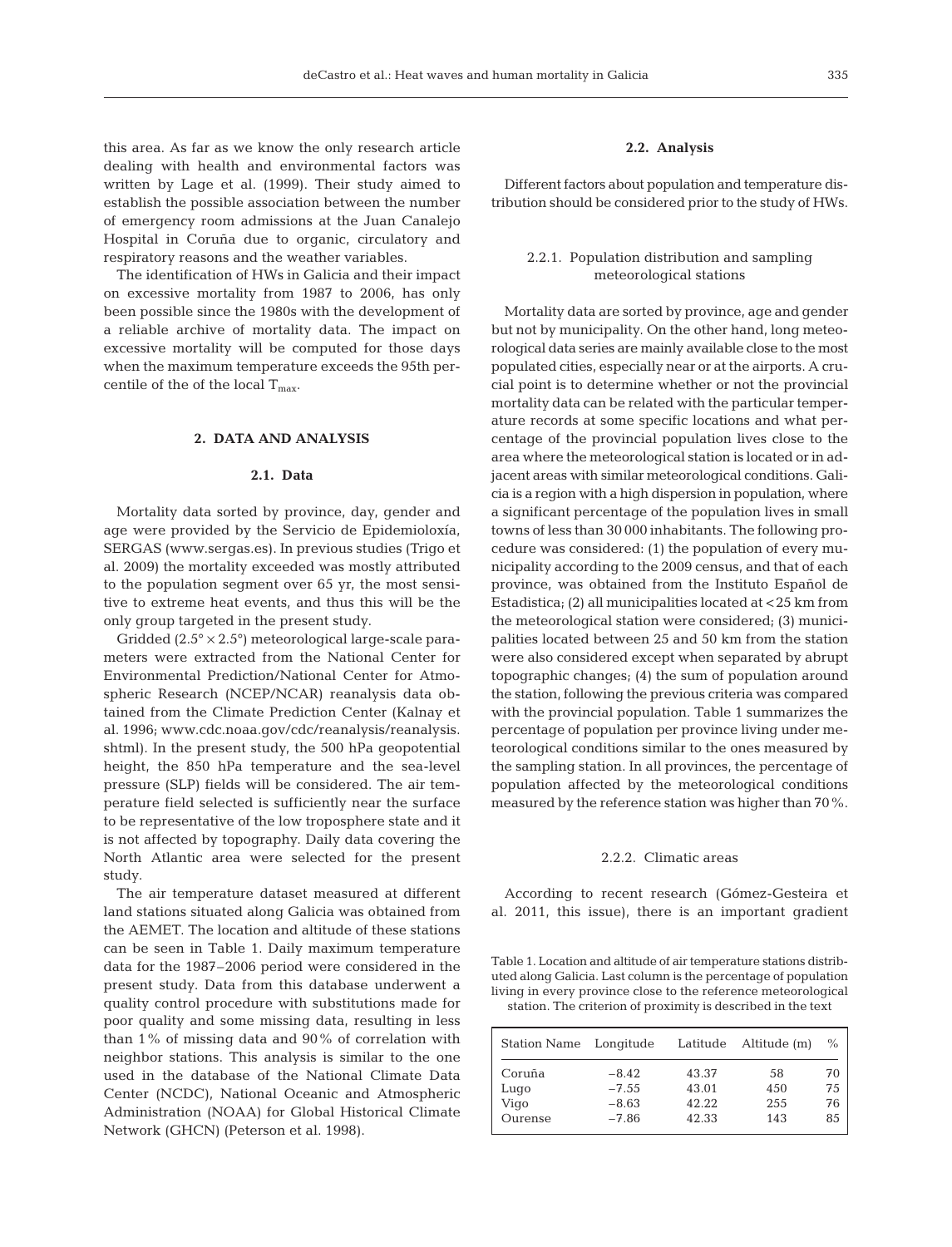

Fig. 1. Maximum temperatures at daily scale (day of the year, DOY). Values were averaged for the period 1973–2006. Grey dotted: Coruña; black dotted: Lugo; black solid: Ourense; and grey solid: Pontevedra. The vertical lines mark the interval July–August

between the Atlantic part of the region and the interior part enhanced by the presence of mountain ranges with a north-south orientation in the mid part of the region. In a first approximation the most populated areas of the provinces of Coruña and Pontevedra can be considered the maritime area and the provinces of Lugo and Ourense the interior region. This first classification can be considered too coarse due to the existence of important changes in latitude inside both macroareas. Actually, Gómez-Gesteira et al. (2011) consider a latitudinal gradient of 0.59°C, which indicates that a second macroscopic classification can be considered between northern and southern provinces. Thus, 4 different climatic areas coinciding with the provinces can be considered for our purposes. Although the present classification can be affected by an error in terms of land surface, the error is negligible in terms of population.

The months with the highest maximum temperatures should be defined prior to analysis. The perpetual year was calculated at daily scale at the 4 provinces using data from 1987 to 2006 taken from the meterological station located in each region. Fig. 1 shows the maximum temperature  $(T_{\text{max}})$  corresponding to the perpetual year. The highest temperatures were observed in July and August. These will be the months considered in the present analysis of HWs.

#### 2.2.3. Method of defining HWs

In general, 2 alternative methods can be considered as described in Montero et al. (2010). The first method uses a statistical-meteorological criterion. Basically, HW days are defined as the days that exceed a given percentile of the historical values. This method has been used in recent papers dealing with the 2003 HW in the Iberian Peninsula (Díaz et al. 2006, Trigo et al. 2009). The second method defines a trigger temperature which is computed in terms of the relationship between temperature and mortality. This method is used in different countries, e.g. Portugal (Nogueira & Paixão 2008) or France (Pascal et al. 2006), to create the HW health warning system.

Both methods were compared by Montero et al. (2010) in the 5 provinces of Castilla-La Mancha as mentioned above. A similar analysis will be carried out here to decide whether or not a simple statistical-meteorological criterion can provide reliable results. Following Montero et al. (2010), the mortality time series for each

province was modelled using Box– Jenkins stochastic procedures (Autoregressive Integrated Moving Average, ARIMA). In the present study, the mortality series covers the months of July and August over the period 1987–2006. For each province, the residuals series resulting from the modeling process of the mortallity time series were related to the maximum temperature time series grouped in 1°C intervals. Results show that the associated trigger temperatures cannot be univocally calculated from the scatterplot diagram, so intervals greater than the exact values are provided in Table 2. In general, values range from 93 to 96% in all of the Galician provinces. Averaging the intervals, the mean value is 94.5%, which is close to the 95% value assumed in previous studies carried out in the Iberian Peninsula (Díaz et al. 2006, Trigo et al. 2009, García Herrera et al. 2010). In addition, no difference among provinces was observed in the previous analysis. In summary, a simple statistical-meteorological criterion assuming the 95% percentile will be considered in the further analysis.

It is a well known fact that the impact of extreme summer temperature on mortality increases drastically

Table 2. Percentile and associated trigger temperature ranges for the Galician provinces

|            | Percentile<br>(% ) | Trigger temperature<br>$(^{\circ}C)$ |  |  |
|------------|--------------------|--------------------------------------|--|--|
| Coruña     | $93 - 96$          | $28.4 - 30.0$                        |  |  |
| Lugo       | $93 - 96$          | $33.0 - 34.0$                        |  |  |
| Ourense    | $93 - 96$          | $37.6 - 38.6$                        |  |  |
| Pontevedra | $93 - 96$          | $31.8 - 32.8$                        |  |  |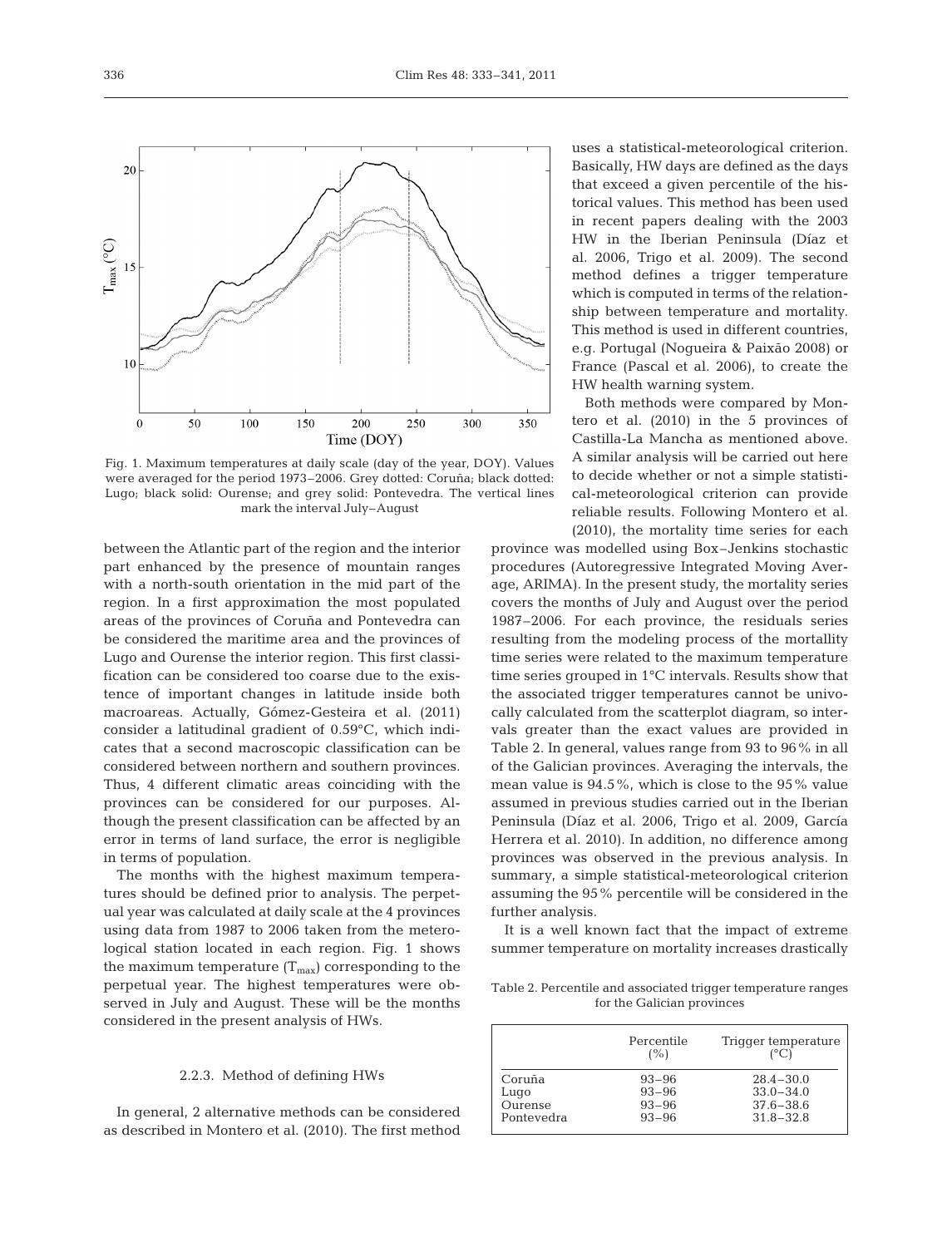when the 95th percentile of the local  $T_{\text{max}}$  distribution  $(T_{\text{max95}})$  is exceeded (Díaz et al. 2006). Although there is not a universal definition to quantify HWs, in the present study a HW is a period of more than 3 consecutive hot days. A 'hot day' is defined as a 24 h period with a maximum temperature exceeding the long-term daily 95th percentile. The daily 95th percentiles, for each July–August day, were computed over the 1987 to 2006 period from samples of 30 yr  $\times$  15 d (the day in question and 7 d on either side of this day), improving the robustness of daily percentile estimations. These definitions are similar to the one considered in other studies (Della-Marta et al. 2007, Kuglitsch et al. 2010). The temperature exceedance associated to every HW will be computed following the previous studies (Díaz et al. 2006, Trigo et al. 2009) by means of

$$
\mathbf{T}_{\text{exc}} = \begin{cases} i = 31 \text{ month} \\ i = 1 \text{ month} \\ 0 \end{cases} \quad \text{T}_{\text{max}, i} - \mathbf{T}_{\text{max}, 95, i} \quad \text{if} \quad \mathbf{T}_{\text{max}, i} > \mathbf{T}_{\text{max}, 95, i} \tag{1}
$$

where month is July or August.  $T_{\text{exc}}$  represents the sum of the daily Celsius degrees higher than the daily threshold percentile,  $T_{max95}$ .

A similar criterion will be used to determine the mortality exceedance  $(M_{\text{exc}})$ , where the mortality per province has been normalized per 100 000 inhabitants. As we mentioned above, only the population segment over 65 yr will be considered in the present study and normalization in mortality will be relative to this population segment in every province.

$$
M_{\rm exc} = \begin{cases} i^{-31 \, \text{month}} & \text{if } M_i > M_{95,i} \\ i^{-1 \, \text{month}} & 0 & \text{otherwise} \end{cases}
$$
 (2)

Thus, the mortality exceedance will be analyzed on the dates for which potential HWs have been observed according to Texc.

## **3. RESULTS AND DISCUSSION**

The main HWs observed over the period 1987 to 2006 for the 4 Galician provinces are summarized in Table 3. Only the HW observed in July 1990 was simultaneously detected at the 4 provinces although with different intensities. The maximum exceedance of temperature was observed in Lugo ( $T_{\rm exc}$  = 16.0°C) and the minimum one in Pontevedra ( $T_{\rm exc}$  = 6.0°C). In the interior provinces this HW showed a short secondary peak about one week later. The August 2003 HW was observed in all provinces except for Coruña that is missing data for this period. The maximum exceedance of temperature was measured in Pontevedra  $(T_{\text{exc}} = 17.5^{\circ}\text{C})$  and the minimum one was in Ourense  $(T_{\rm exc} = 9.4\text{°C})$ . In the particular case of Coruña, a real

| Table 3. Heat waves observed over the period 1987–2006.                 |
|-------------------------------------------------------------------------|
| The HWs marked with an asterisk correspond to the events                |
| observed in most of the provinces with a high impact on $T_{\text{av}}$ |
| (sum of daily no. of degrees Celcius higher than the daily              |
| threshold percentile)                                                   |

| Province   | Date                                                                                                   | $T_{\rm exc}$ (°C)                  |
|------------|--------------------------------------------------------------------------------------------------------|-------------------------------------|
| Coruña     | July 18-24, 1990*<br>August 18–20, 1993<br>July 10-13, 2005                                            | 9.3<br>15.7<br>6.8                  |
| Lugo       | August 12–15, 1987<br>July 18-24, 1990*<br>August 1-4, 1990<br>August 7-10, 1998<br>August 3-12, 2003* | 12.0<br>16.0<br>10.0<br>9.0<br>16.6 |
| Ourense    | July 16-21, 1990*<br>August 1-4, 1990<br>August 8–11, 1998<br>August 3-12, 2003*                       | 14.0<br>4.6<br>2.6<br>9.4           |
| Pontevedra | July 17-23, 1990*<br>August 22–28, 1995<br>August 21-24, 1998<br>August 6-12, 2003*                    | 6.0<br>5.3<br>2.9<br>17.5           |

HW cannot be properly defined since  $T_{\text{max95}}$  was only exceeded on August 3 and August 12. Also note that the  $T_{\text{exc}}$  averaged for the provinces where the HW was detected is higher in August 2003 than in July 1990. The rest of the HWs were only observed at a single province, except for the August 1998 HW that was simultaneously detected in Lugo, Ourense and Pontevedra, although with a low mean temperature exceedance (~3°C in Ourense and Pontevedra, and 9°C in Lugo). Hereafter, the analysis will be focused on 2 main HWs (July 1990 and August 2003).

The atmospheric conditions observed during these HWs were characterized by composites of the 850 hPa temperature and the 500 hPa geopotential fields computed along the duration of the events. Fig. 2a corresponds with the hottest days of the 1990 summer (16 to 24 July, see Table 3), and shows the usual pattern of summer HWs for southwestern Europe characterized by strong ridges over the Iberian Peninsula and France and moving oceanward. During the July 1990 HW, the rest of Europe was not affected to the same extent as it was from the 2003 HW (Fig. 2b) (García-Herrera et al. 2005, Trigo et al. 2005, García-Herrera et al. 2010). The composites of temperature and geopotential fields measured from 3 to 14 August 2003 (see Table 3) are quite similar although with strong ridges over the Iberian Peninsula moving landward instead of oceanward (Fig. 2b). The temperature and geopotential anomalies emphasize the amplitude of both extreme events showing a similar air temperature anomaly patterns in both events but centered in the Bay of Biscay in 1990 (Fig. 2c) and around Nantes, France, in 2003 (Fig 2d).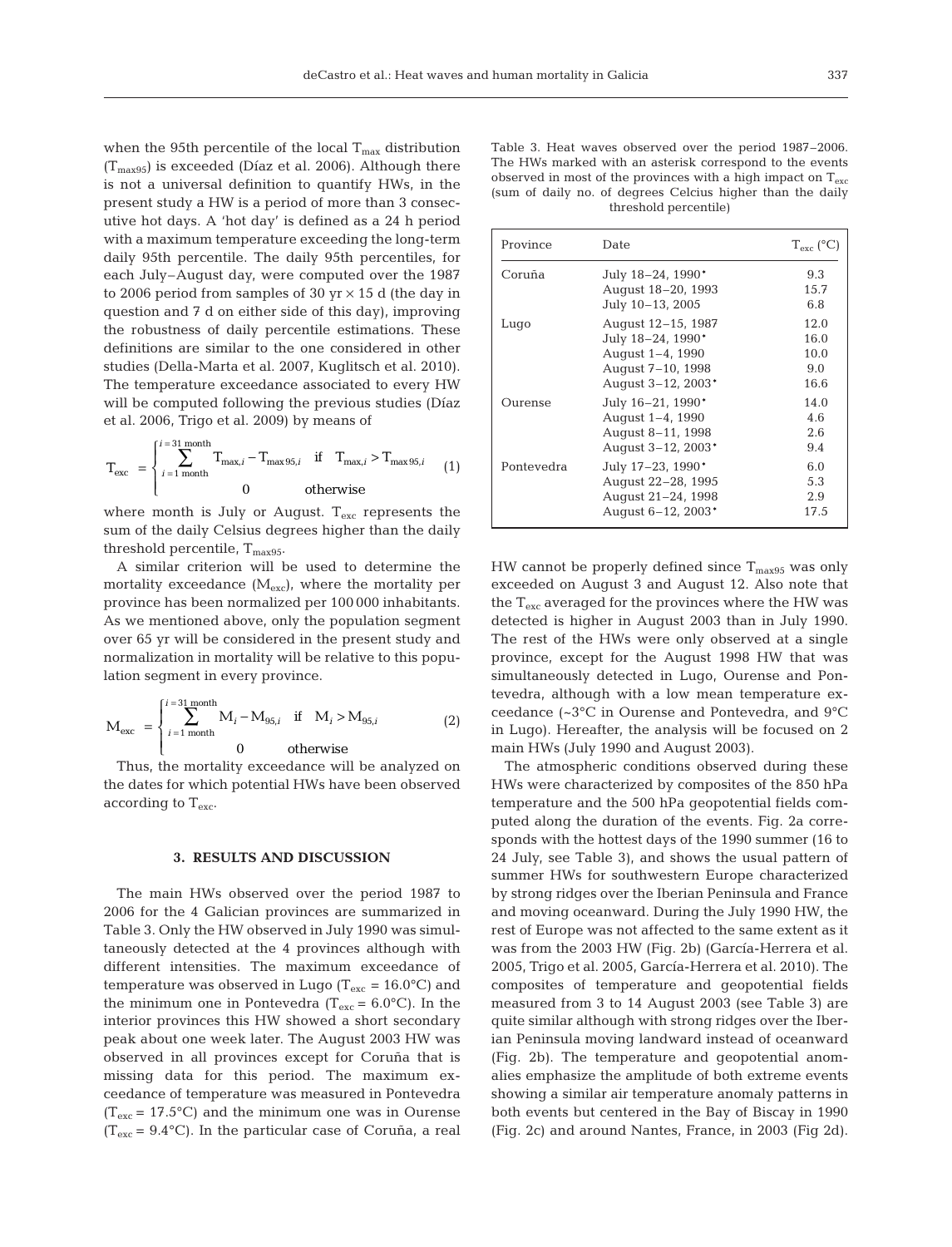

Fig. 2. Composite of air temperature (color maps,°C) at 850 hPa height and 500 hPa geopotential height (contour, geopotential meter, gpm) for the periods: (a) 16–24 July 1990 and (b) 3–14 August 2003. Composite of air temperature and geopotential height anomalies for the same periods in July (c) and in August (d). Anomalies were computed with respect to the daily average of the variable for the 1985–1995 period in (c) and for the 1998–2008 period in (d)

The anomaly was computed as the difference between the air temperature (geopotential height) for the period of interest (e.g. 16–24 July 1990) and the 5 yr running average temperature (geopotential height) for the period under study (e.g. 16–24 July from 1985 to 1995) in order to avoid long-term variations. The lowtropospheric air temperature anomaly field shows values around 4°C (7°C) in July 1990 (August 2003) in Galicia. The 500 hPa geopotential height anomaly patterns show a positive anomaly maximum (>110 geo potential meters, gpm) centered on Great Britain in July 1990 (Fig. 2c) and a positive anomaly maximum (>140 gpm) centered in northern France in August 2003 (Fig. 2d).

Previous studies based on the 2003 HW define these synoptic patterns as blocking events (Ogi et al. 2005, Trigo et al. 2005). Despite this, García-Herrera et al. (2010) concluded that the anomalous blocking during the first half of August 2003 was located eastward compared to previous studies on the climate impact of blocking episodes centered either over the Atlantic or Western Europe (e.g. Rex 1950, Trigo et al. 2004). Consequently, blocking was shown not to be the main reason for the 2003 HW. In contrast, in agreement with previous studies (e.g. Black et al. 2004), the northerly displacement of the Atlantic subtropical high was shown to be the more likely the mechanism responsible for the 2003 HW. In this context, the position of the Atlantic subtropical high computed from SLP data was analyzed over the period 1987 to 2006 (Fig. 3a,b). For each year, SLP fields were time averaged during the 2 HW periods (16–24 July and 3–14 August). Then, the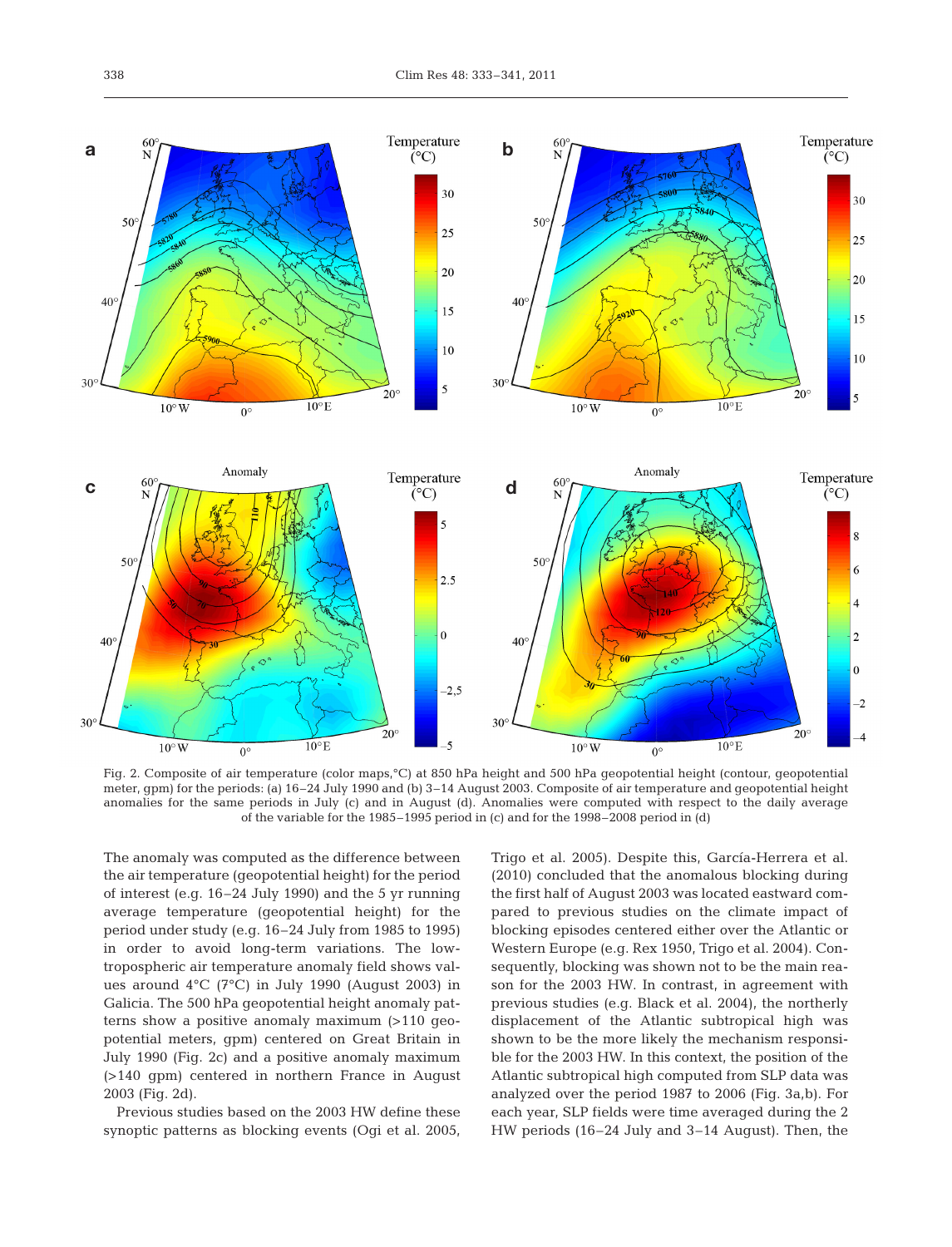

Fig. 3. Position of the Atlantic subtropical high over the 1987–2006 period: (a) 16–24 July, (b) 3–14 August

position of the maximum pressure was determined in the area ranging from 0–60° W and 25–60° N. In both panels of Fig. 3, it is possible to observe the unusual position of the high in July 1990 (located east of Great Britain, see Fig. 3a) and the high in August 2003 (Fig. 3b) which is unusually displaced northeastwardly during both HWs. This confirms that there was an anomalous northerly displacement of the Atlantic subtropical high during the 2003 HW. Moreover, we found that for the July 1990 HW there was also a northeastward displacement of the Atlantic subtropical high being the probable cause for this HW.

The evaluation of the impact of HWs on human health is usually carried out by means of the analysis of the simultaneous evolution of both local (regional) maximum temperature and mortality rates. According to García-Herrera et al. (2005) significant mortality can occur up to 3 d after the end of the HWs. In this sense, Mexc was computed over the duration of HWs and the following 3 d. Note that the criterion used to calculate the HW impact on mortality is very restrictive because, during the HW, the  $M_{\text{exc}}$  is computed only when mortality exceeds the long-term daily 95th percentile in a population over 65 yr. In addition, M<sub>exc</sub> was disaggregated per province and gender. The days with anomalous values in temperature (Table 3) were observed to give rise to anomalous values in mortality during both HWs (Table 4). In the case of Coruña in August 2003 the event cannot be properly considered a HW according to the criterion described above. In both HWs, the total  $M_{\text{exc}}$  was higher in the internal provinces than at the coastal ones. Comparing both HWs, the one in 1990 provoked a much higher increase in mortality (ranging from 3 to 5 times) than the one observed in 2003, even when the mean  $T_{\text{exc}}$  was slightly higher in 2003 as shown in Table 3. Possibly, the undeniable improvements in terms of welfare have provided a sociological adaptation to climate. According to the Instituto Nacional de Estadistica, the GDP of Galicia in 2003 was 2.4 times that of 1990. Thus, for example, the number of cars and homes with air conditioning has exponentially grown during the last decades. Some authors, Miron et al. (2008), have considered this socioeconomic development as one reason why a steeper rise in mortality was prevented despite the percentage increase in the elderly population. Possibly, physiological changes related to the general thermoregulation of the human body have also occurred during the last decades and the population is nowadays used to normal temperatures higher than in the past. Thus, although  $T_{\text{exc}}$  was similar during both HWs, the mean temperature around 1990 was considerably lower than around 2003. Thus, the increment— relative to the 'usual' temperature—was much higher in 1990 than in 2003. Unfortunately, it is extremely difficult to distinguish between the role played by sociological and physiological adaptations.

When  $M_{exc}$  is disaggregated by gender, females were shown to be more susceptible than males to HWs. On average,  $M_{\text{exc}}$  values were ~1.5 times higher for

Table 4. Excess mortality by gender (M and F) corresponding to the HWs detected in July 1990 and August 2003. Mexc is calculated in deaths per  $10^5$  inhabitants for the population segment >65 yr. Data were sorted by gender (M and W). Total values are marked with T. Figs. in parenthesis correspond to the actual deaths

|            | <b>July 1990</b> |                          |  | August 2003 |                   |       |
|------------|------------------|--------------------------|--|-------------|-------------------|-------|
|            | М                | F                        |  | М           | F                 |       |
| Coruña     |                  | 20 (14) 23 (24) 22 (38)  |  |             |                   |       |
| Lugo       |                  | 20 (6) 28 (12) 25 (18)   |  | 2(1)        | 6 (3)             | 4 (4) |
| Ourense    |                  | 18 (5) 28 (11) 24 (16)   |  | 4(1)        | 6(3)              | 5(4)  |
| Pontevedra |                  | $9(5)$ $26(21)$ $19(26)$ |  |             | 3(2) 10(10) 7(12) |       |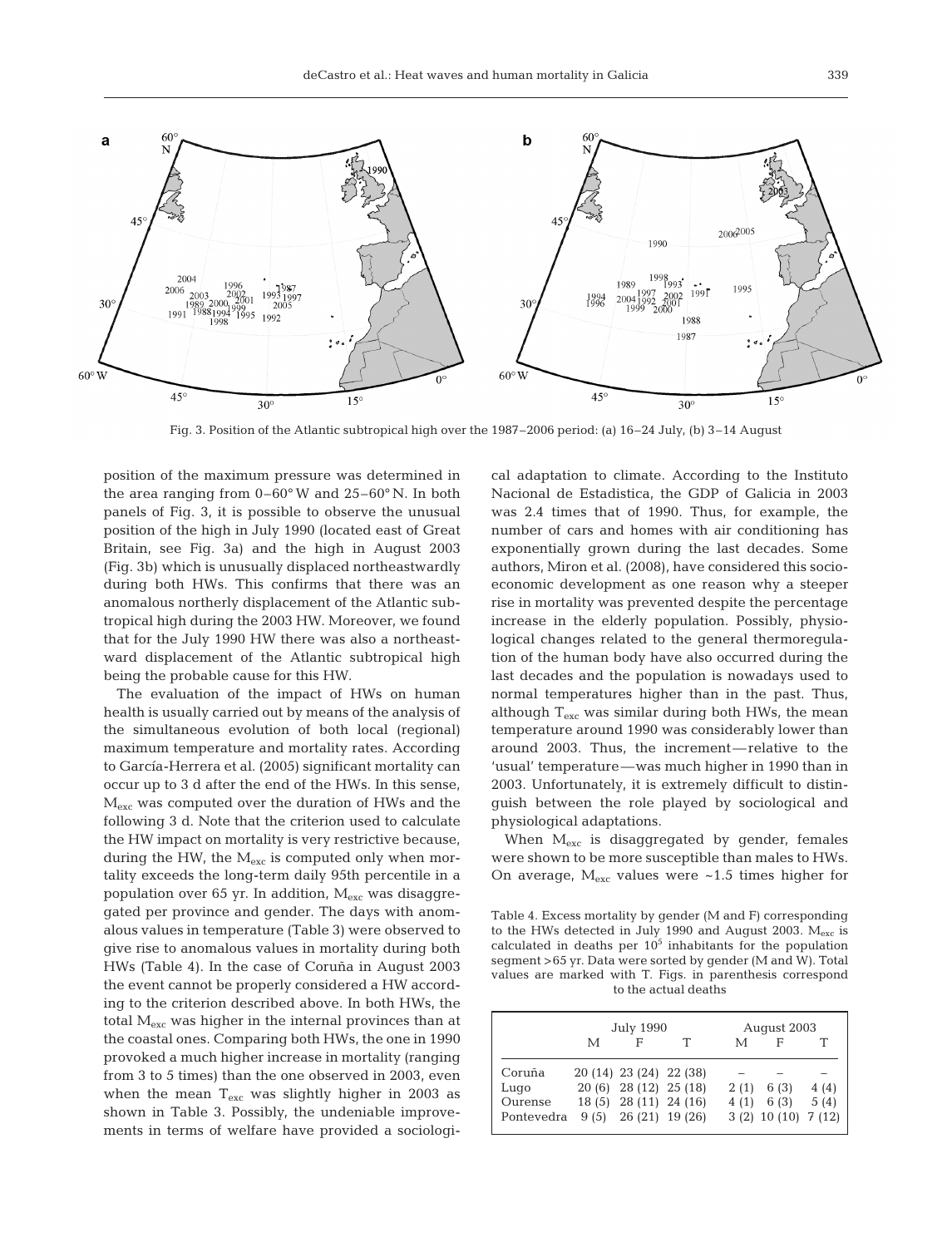females, similar to values given by García-Herrera et al. (2005) and Trigo et al. (2009). According to Shapiro et al. (1980), thermoregulation differences between females and males are minimal and climate specific, with females performing better (worse) in warm/ humid (hot/dry) climates. Possibly, the main differences in mortality are due to social differences between both genders.

# **4. CONCLUSIONS**

We identified 2 major HWs that occurred in Galicia over the 1987–2006 period— the first in July 1990 and the second in August 2003—by studying those days when the temperature exceeded the 95th percentile of the maximum temperature for 4 provinces of Galicia. Additionally, the impact on excessive mortality for both heat waves was also analyzed.

The 3 most important results are: (1) The temperature exceedance in Galicia was similar during both HWs but only the second one had been reported so far in Galicia, possibly due to the fact that the HW in August 2003 affected several European countries and The 1990 HW had a higher effect on the mortality of the population segment over 65 yr that can be attributed to sociological and physiological adaptation, and thermoregulation differences that affected the female population more than the male population in both HWs. (3) We also studied the position of the Atlantic subtropical high over the 2 HWs. Both had similar synoptic situations, characterized by a northeastward displacement of the Atlantic subtropical high but the temperature anomaly in 1990 was centered in the Bay of Biscay and the one in 2003 was located more extended over the European continent.

In summary, the lack of comprehensive studies about HWs in Galicia was the main motivation for this study. We provide new insights about the mortality caused by the 2003 HW, and the previously unstudied 1990 HW a major HW.

*Acknowledgements.* This work is supported by the Xunta de Galicia under the project 10PXIB 383169PR.

#### LITERATURE CITED

- ▶ Black E, Blackburn M, Harrison G, Hoskins B, Methven J (2004) Factors contributing to the summer 2003 European heat wave. Weather 59:217–223
- ► Davis RE, Knappenberger PC, Michaels PJ, Novicoff WM and others (2003) Changing heat-related mortality in the United States. Environ Health Perspect 111:1712–1718
- Della-Marta PM, Haylock MR, Luterbacher J, Wanner H, ➤

(2007) Double length of western Europen summer heat waves since 1880. J Geophys Res 112:D15103. doi: 10.1029/ 2007JD008510

- ► Dessai S (2002) Heat stress and mortality in Lisbon. Part I: model construction and validation. Int J Biometeorol 47: 6–12
	- Díaz J, Linares C, García-Herrera R, López C, Trigo R (2004) Impact of temperature and air pollution on the mortality of children in Madrid. J Occup Environ Med 46:768–774
	- Díaz J, Garcia-Herrera R, Trigo RM, Linares C, Valente MA, De Miguel JM, Hernandez E (2006) The impact of summer 2003 heat wave in Iberia: how should we measure it? Int J Biometeorol 50:159–166
- ► Diffenbaugh NS, Pal JS, Giorgi F, Xuejie G (2007) Heat stress intensification in the Mediterranean climate change hotspot. Geophys Res Lett 34:L11706. doi:10.1029/2007GL030000
- García-Herrera R, Díaz J, Trigo RM, Hernandez E (2005) ➤ Extreme summer temperatures in Iberia: health impacts and associated synoptic conditions. Ann Geophys 23: 239–251
	- García-Herrera R, Díaz J, Trigo RM, Luterbacher J, Fischer EM (2010) A review of the European summer heat wave of 2003. Crit Rev Environ Sci Tech.40:267–306
- ► Gershunov A, Cayan DR, Iacobellis SF (2009) The great 2006 heat wave over California and Nevada: signal of an increasing trend. J Clim 22:6181–6203
- ▶ Gómez-Gesteira M, Gimeno L, deCastro M, Lorenzo MN and others (2011) The state of climate in North-West Iberia. Clim Res 48:109–144
- the one in July 1990 was a more localized event. (2)  $\blacktriangleright$  Havenith G (2001) Individualized model of human thermoregulation for the simulation of heat stress response. J Appl Physiol 90:1943–1954
	- INS (Instituto Nacional de Saude Dr. Ricardo Jorge) (2008) The impact of air conditioning in hospital mortality during the 2003 heatwave. Instituto Nacional de Saude Dr. Ricardo Jorge, Lisbon
	- InVS (Institute de Veille Sanitaire) (2003) Impact sanitaire de la vague de chaleur en France survenue en août 2003. Rapport d'etape— 29 aout 2003 (Progress report on the heat wave 2003 in France). Institut De Veille Sanitaire— InVS (National Institute of Public Health Surveillance), Saint Maurice
	- IPCC (Intergovernmental Panel on Climate Change) (2007) Climate change 2007: the physical science basis. In: Solomon S, Qin D, Manning M, Chen Z and others (eds) Contribution of Working Group I to the Fourth Assessment Report of the Intergovernmental Panel on Climate Change. Cambridge University Press, Cambridge
	- ► Kalkstein LS (1993) Health and climate change—direct impacts in cities. Lancet 342:1397–1399
- in Galicia that until recently had gone unrecognized as Kalnay E, Kanamitsu M, Kistler R, Collins W and others (1996) ➤ The NCEP/NCAR 40-year reanalysis project. Bull Am Meteorol Soc 77:437–470
	- ► Kuglitsch FG, Toreti A, Xoplaki E, Della-Marta PM, Zeferos CS, Turkes M, Luterbacher J (2010) Heat wave changes in the eastern Mediterranean since 1960. Geophys Res Lett 37:L04802. doi:10.1029/2009GL041841
	- Lage Ferrón MB, Díaz Jímenez J, Gestal Otero JJ, de la Sierra ➤ Pajares Ortíz M, Alberdi Odriozola JC (1999) The influence of environmental factors on the number of emergency room admissions at the Juan Canalejo medical center complex in Coruña: creation of a prediction model. Rev Esp Salud Publica 73:45–60
	- Luterbacher J, Dietrich D, Xoplaki E, Grosjean M, Wanner H ➤ (2004) European seasonal and annual temperature variability, trends and extremes since 1500. Science 303: 1499–1503